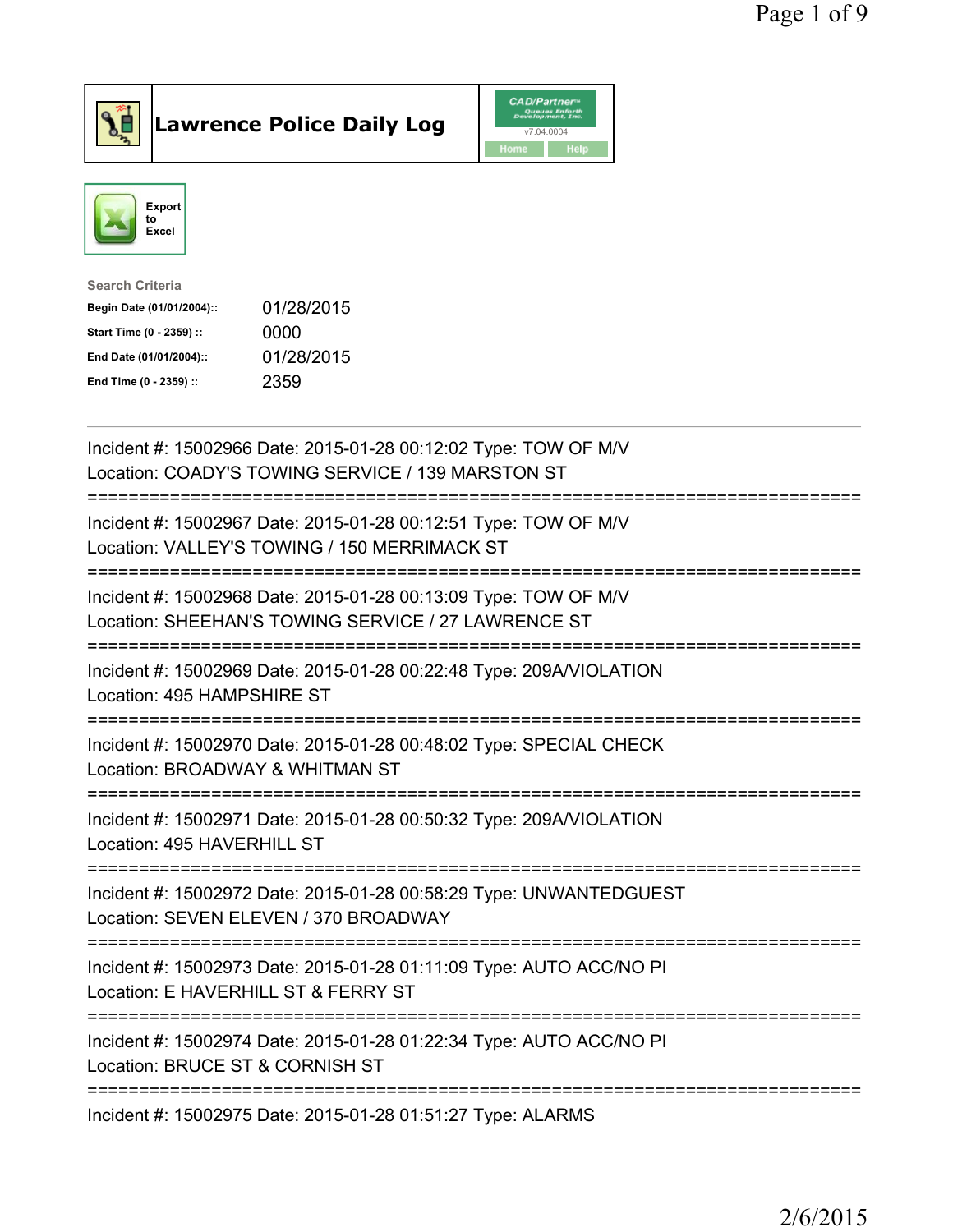Location: OLD HIGH SCHOOL / 233 HAVERHILL ST =========================================================================== Incident #: 15002976 Date: 2015-01-28 02:01:27 Type: SUS PERS/MV Location: HANCOCK ST & MELROSE TER =========================================================================== Incident #: 15002977 Date: 2015-01-28 02:15:59 Type: NEIGHBOR PROB Location: 201 BAILEY ST FL 1ST =========================================================================== Incident #: 15002978 Date: 2015-01-28 02:34:08 Type: BUILDING CHK Location: DON PEDROS / 118 S UNION ST =========================================================================== Incident #: 15002979 Date: 2015-01-28 03:58:57 Type: ALARM/HOLD Location: PEOPLE'S UNITED BANK / 10 S BROADWAY =========================================================================== Incident #: 15002980 Date: 2015-01-28 04:00:18 Type: ALARMS Location: DUNKIN DONUTS / 581 ANDOVER ST =========================================================================== Incident #: 15002981 Date: 2015-01-28 04:11:35 Type: M/V STOP Location: BROADWAY & CROSS ST =========================================================================== Incident #: 15002982 Date: 2015-01-28 04:42:00 Type: M/V STOP Location: SOUTH ST =========================================================================== Incident #: 15002983 Date: 2015-01-28 05:23:26 Type: ALARMS Location: TMOBILE / 73 WINTHROP AV =========================================================================== Incident #: 15002984 Date: 2015-01-28 05:25:59 Type: ALARMS Location: WEATHERBEE SCHOOL / 75 NEWTON ST =========================================================================== Incident #: 15002985 Date: 2015-01-28 06:21:44 Type: AUTO ACC/NO PI Location: ESSEX ST & WINTER ST =========================================================================== Incident #: 15002986 Date: 2015-01-28 06:22:18 Type: UNWANTEDGUEST Location: 12 METHUEN ST =========================================================================== Incident #: 15002987 Date: 2015-01-28 07:05:17 Type: ALARM/BURG Location: WHITE STREET PAINT / 15 BROADWAY =========================================================================== Incident #: 15002988 Date: 2015-01-28 07:38:08 Type: ALARM/BURG Location: VOLTEK / 100 SHEPARD ST =========================================================================== Incident #: 15002989 Date: 2015-01-28 07:48:52 Type: ALARMS Location: PARTHUM SCHOOL / 255 E HAVERHILL ST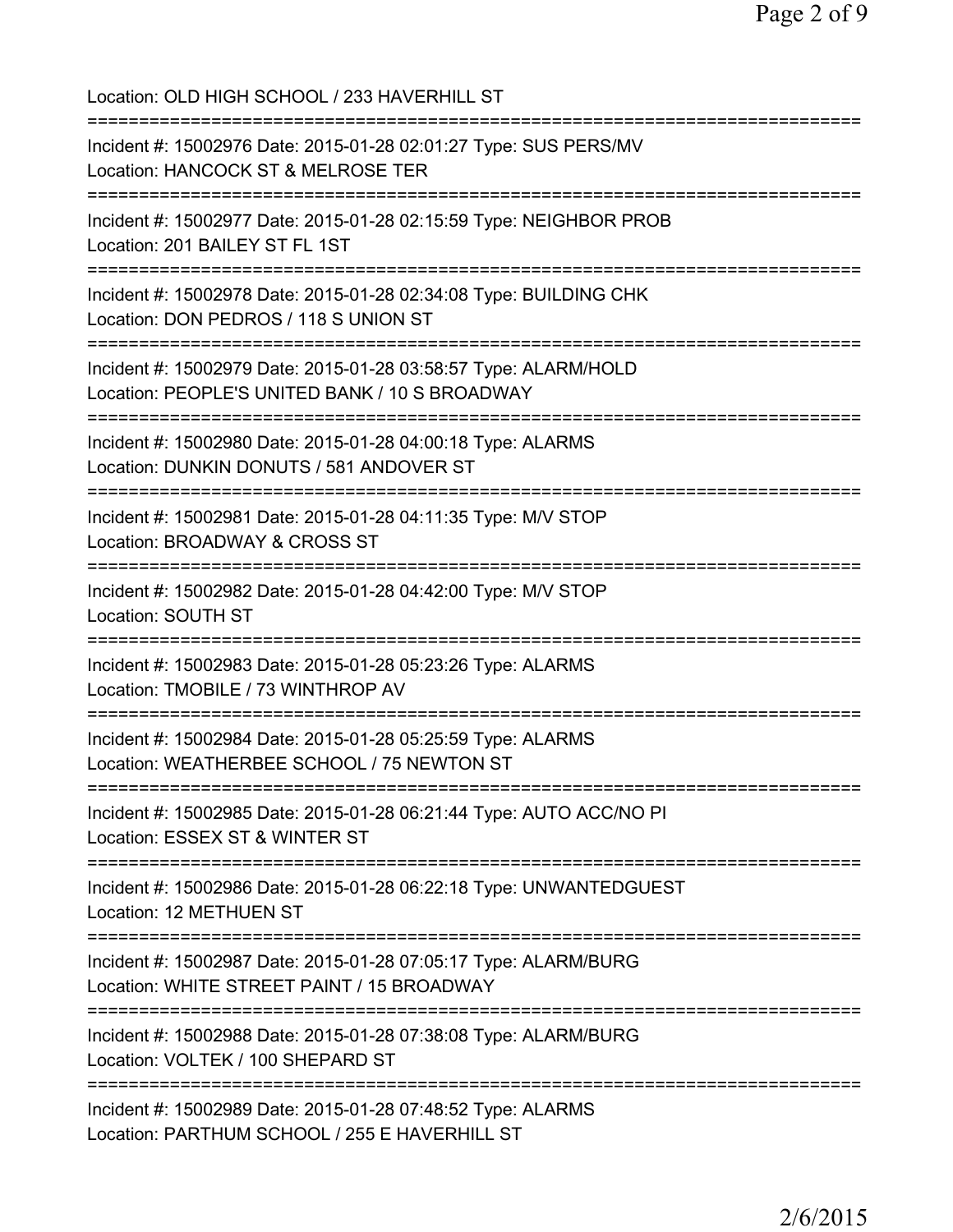| Incident #: 15002990 Date: 2015-01-28 07:49:23 Type: ALARMS<br>Location: COMMONWEALTH MOTOR CHEVY / 1 COMMONWEALTH DR                                |
|------------------------------------------------------------------------------------------------------------------------------------------------------|
| Incident #: 15002991 Date: 2015-01-28 07:53:31 Type: ALARMS<br>Location: TARBOX SCHOOL / 59 ALDER ST                                                 |
| Incident #: 15002992 Date: 2015-01-28 07:58:23 Type: STOL/MV/PAS<br>Location: 113 HIGH ST                                                            |
| Incident #: 15002993 Date: 2015-01-28 08:00:04 Type: ALARMS<br>Location: CHARM SCIENCES / 659 ANDOVER ST                                             |
| Incident #: 15002994 Date: 2015-01-28 08:02:59 Type: ALARM/BURG<br>Location: TARBOX SCHOOL / 59 ALDER ST                                             |
| Incident #: 15002995 Date: 2015-01-28 08:09:43 Type: MV/BLOCKING<br>Location: 60 CONGRESS ST                                                         |
| Incident #: 15002996 Date: 2015-01-28 08:15:29 Type: NOTIFICATION<br>Location: 151 WILLOW ST FL 2                                                    |
| =====================================<br>Incident #: 15002997 Date: 2015-01-28 08:25:33 Type: ALARM/BURG<br>Location: ROLLINS SCHOOL / 451 HOWARD ST |
| =====================<br>Incident #: 15002998 Date: 2015-01-28 08:32:40 Type: AUTO ACC/NO PI<br>Location: JACKSON ST & PARK ST                       |
| Incident #: 15002999 Date: 2015-01-28 08:44:12 Type: DISTURBANCE<br>Location: 316 COMMON ST                                                          |
| Incident #: 15003000 Date: 2015-01-28 08:52:47 Type: NOTIFICATION<br>Location: 1 ANDOVER TER                                                         |
| Incident #: 15003001 Date: 2015-01-28 09:16:00 Type: AUTO ACC/NO PI<br>Location: OSGOOD ST & SALEM ST                                                |
| Incident #: 15003002 Date: 2015-01-28 09:55:27 Type: ALARM/BURG<br>Location: RENEWABLE TECHNOLOGIES / 616 ESSEX ST                                   |
| Incident #: 15003003 Date: 2015-01-28 10:21:49 Type: MV/BLOCKING<br>Location: BROMFIELD ST                                                           |
|                                                                                                                                                      |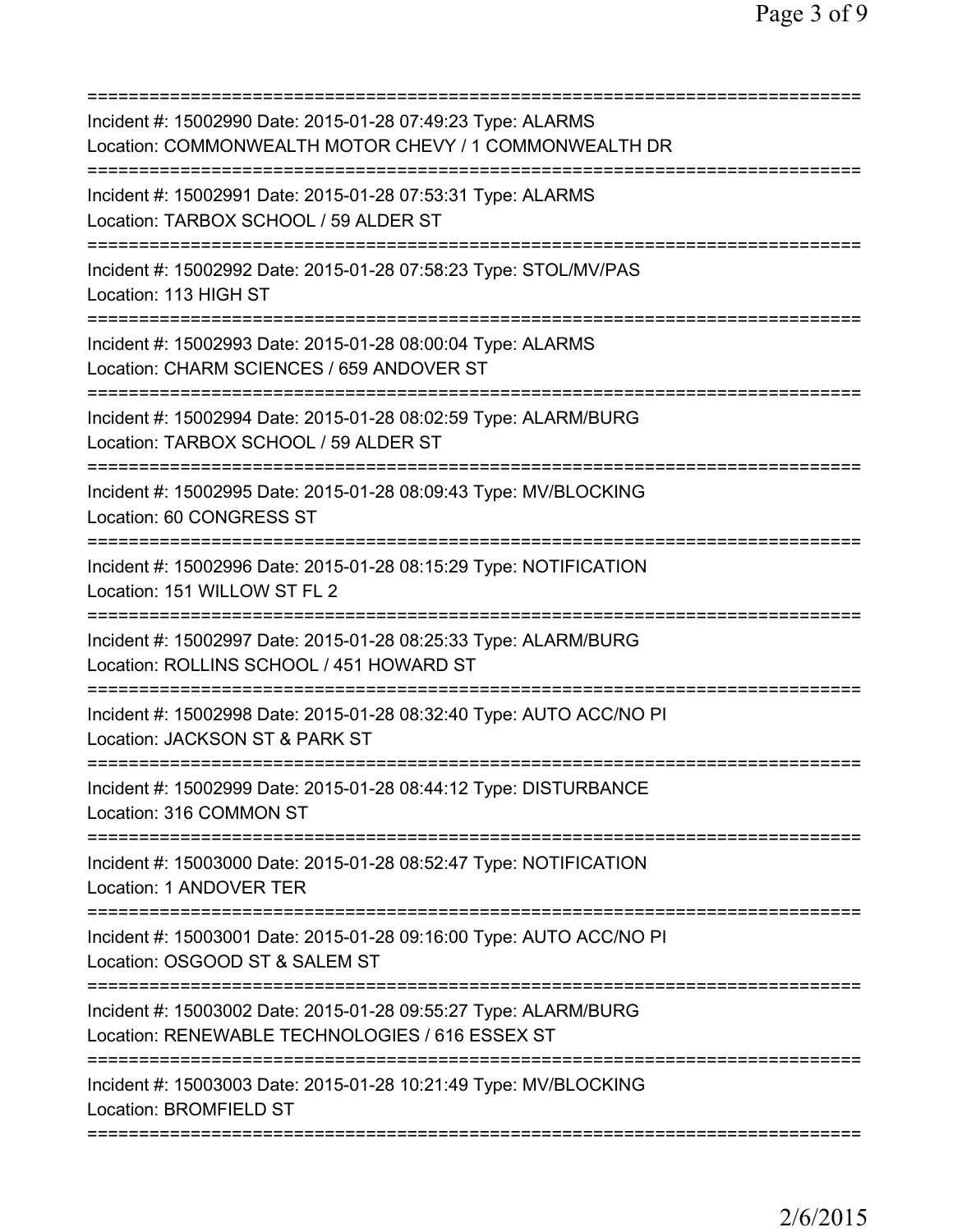| Incident #: 15003004 Date: 2015-01-28 10:22:31 Type: B&E/PAST<br>Location: 95 ALDER ST                               |
|----------------------------------------------------------------------------------------------------------------------|
| Incident #: 15003006 Date: 2015-01-28 10:23:02 Type: MAL DAMAGE<br>Location: 60 RAILROAD ST                          |
| Incident #: 15003007 Date: 2015-01-28 10:25:34 Type: GENERAL SERV<br>Location: BROADWAY & STAFFORD ST                |
| Incident #: 15003005 Date: 2015-01-28 10:25:49 Type: AUTO ACC/NO PI<br>Location: DUNKIN DONUTS / 99 WINTHROP AV      |
| Incident #: 15003008 Date: 2015-01-28 10:39:42 Type: GEN OFFENCES<br>Location: 10 PEARL ST                           |
| Incident #: 15003009 Date: 2015-01-28 10:44:10 Type: ALARM/BURG<br>Location: 136 WATER ST                            |
| Incident #: 15003010 Date: 2015-01-28 10:51:39 Type: MV/BLOCKING<br><b>Location: BELMONT ST</b>                      |
| Incident #: 15003011 Date: 2015-01-28 10:54:01 Type: MV/BLOCKING<br>Location: 100 FRANKLIN ST                        |
| =====================<br>Incident #: 15003012 Date: 2015-01-28 10:56:16 Type: HIT & RUN M/V<br>Location: 409 HIGH ST |
| Incident #: 15003013 Date: 2015-01-28 11:01:19 Type: AUTO ACC/UNK PI<br>Location: ERVING AV & WALNUT ST              |
| Incident #: 15003014 Date: 2015-01-28 11:10:01 Type: RECOV/STOL/MV<br>Location: 42 BODWELL ST                        |
| Incident #: 15003015 Date: 2015-01-28 11:11:13 Type: WOMAN DOWN<br>Location: 1 BEACON AV #224                        |
| Incident #: 15003016 Date: 2015-01-28 11:23:45 Type: STOL/MV/PAS<br>Location: 95 FARNHAM ST                          |
| Incident #: 15003017 Date: 2015-01-28 11:46:01 Type: HIT & RUN M/V<br>Location: 75 JAMAICA ST FL 2                   |
| Incident #: 15003018 Date: 2015-01-28 11:46:03 Type: DOMESTIC/PROG                                                   |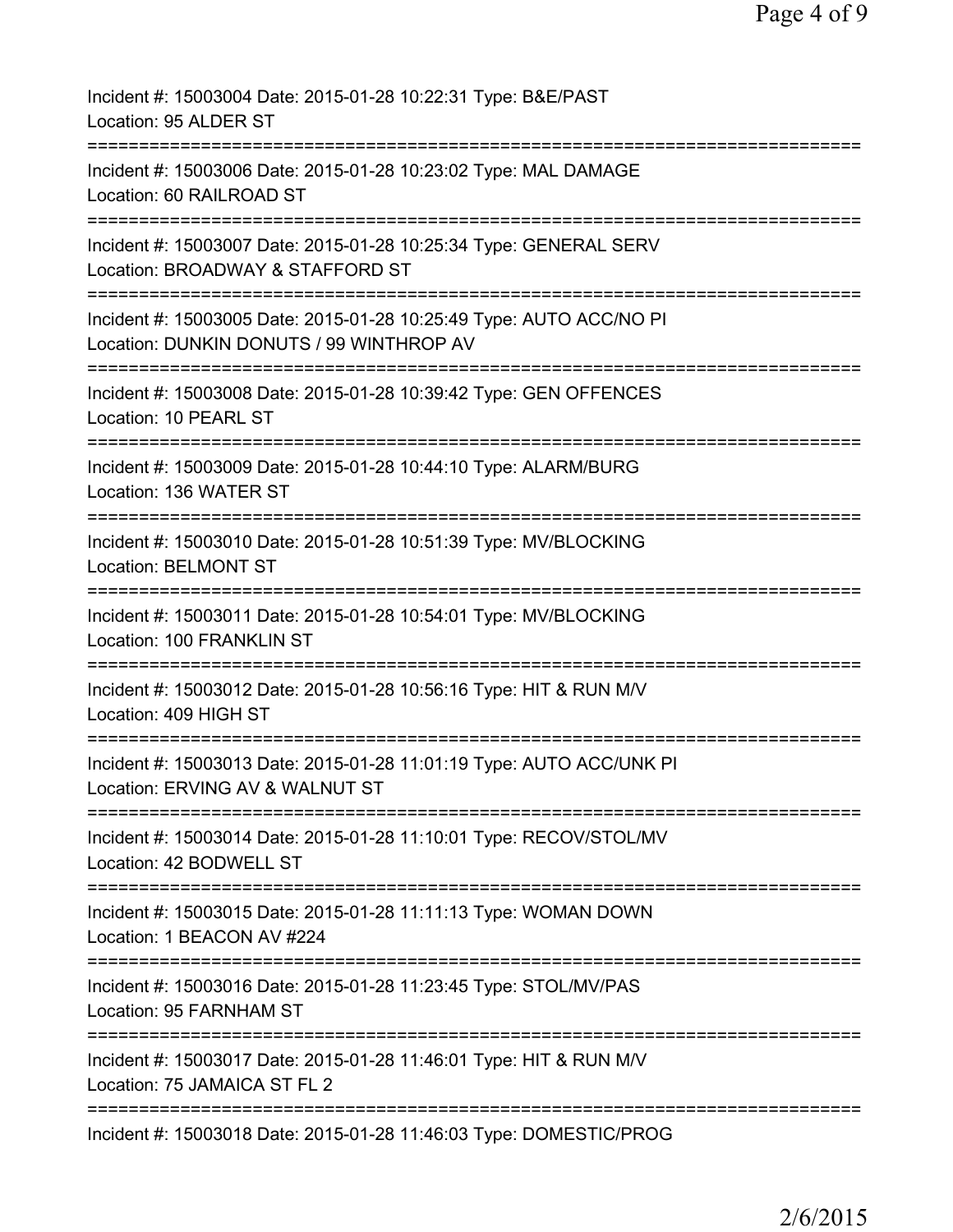Location: 189 CRAWFORD ST =========================================================================== Incident #: 15003019 Date: 2015-01-28 11:56:50 Type: WARRANT SERVE Location: 174 ANDOVER ST FL 1ST =========================================================================== Incident #: 15003020 Date: 2015-01-28 12:13:36 Type: NEIGHBOR PROB Location: 28 BOWDOIN ST =========================================================================== Incident #: 15003021 Date: 2015-01-28 12:16:43 Type: AUTO ACC/NO PI Location: 59 SALEM ST =========================================================================== Incident #: 15003022 Date: 2015-01-28 12:17:55 Type: STOL/MV/PAS Location: 190 S UNION ST =========================================================================== Incident #: 15003023 Date: 2015-01-28 12:18:47 Type: SUS PERS/MV Location: MASON ST & WATER ST =========================================================================== Incident #: 15003024 Date: 2015-01-28 12:32:25 Type: CK WELL BEING Location: 345 HAVERHILL ST =========================================================================== Incident #: 15003025 Date: 2015-01-28 12:38:07 Type: AUTO ACC/UNK PI Location: BRUCE ST & PARK ST =========================================================================== Incident #: 15003026 Date: 2015-01-28 12:40:13 Type: FIRE/MV Location: 42 WILLOW ST =========================================================================== Incident #: 15003027 Date: 2015-01-28 12:46:11 Type: TOW OF M/V Location: COMMON ST =========================================================================== Incident #: 15003028 Date: 2015-01-28 13:00:47 Type: LARCENY/MV/ATTE Location: PRIMO'S LIQUORS / 450 HAVERHILL ST =========================================================================== Incident #: 15003029 Date: 2015-01-28 13:12:44 Type: LOCKOUT Location: CVS PHARMACY / 205 S BROADWAY =========================================================================== Incident #: 15003030 Date: 2015-01-28 13:26:53 Type: ALARM/BURG Location: 342A LAWRENCE ST #A =========================================================================== Incident #: 15003031 Date: 2015-01-28 13:39:06 Type: TOW/REC/STOL Location: COADY'S TOWING SERVICE / 139 MARSTON ST =========================================================================== Incident #: 15003032 Date: 2015-01-28 13:47:20 Type: MV/BLOCKING Location: 163 UNION ST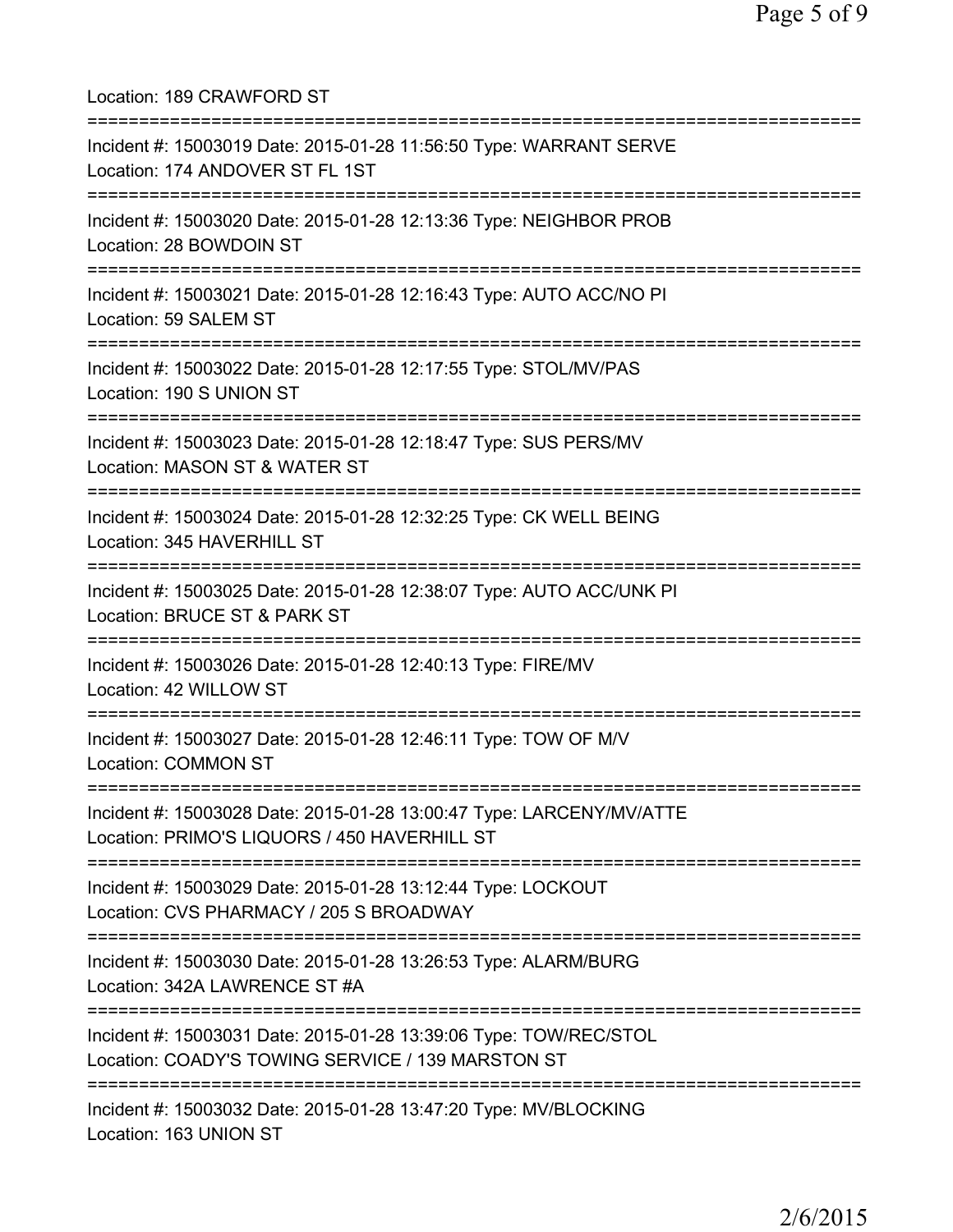| Incident #: 15003033 Date: 2015-01-28 14:20:48 Type: AUTO ACC/PI<br>Location: 160 UNION ST                                       |
|----------------------------------------------------------------------------------------------------------------------------------|
| Incident #: 15003034 Date: 2015-01-28 14:33:31 Type: AUTO ACC/NO PI<br>Location: 10 MELROSE ST                                   |
| Incident #: 15003035 Date: 2015-01-28 14:40:26 Type: ASSSIT OTHER PD<br>Location: CANAL ST & MARSTON ST<br>===================== |
| Incident #: 15003036 Date: 2015-01-28 14:54:09 Type: AUTO ACC/NO PI<br>Location: 101 AMESBURY ST<br>=====================        |
| Incident #: 15003037 Date: 2015-01-28 15:11:34 Type: ANIMAL COMPL<br>Location: 1 ARROW TER                                       |
| Incident #: 15003038 Date: 2015-01-28 15:14:34 Type: WOMAN DOWN<br>Location: 25 SHERIDAN ST #1                                   |
| Incident #: 15003039 Date: 2015-01-28 15:14:43 Type: ALARM/HOLD<br>Location: 315 MT VERNON ST<br>============                    |
| Incident #: 15003040 Date: 2015-01-28 15:24:31 Type: UNKNOWN PROB<br>Location: 17 RIDGE RD                                       |
| Incident #: 15003041 Date: 2015-01-28 15:28:30 Type: KEEP PEACE<br>Location: 311 WATER ST                                        |
| Incident #: 15003042 Date: 2015-01-28 15:33:50 Type: TOW OF M/V<br>Location: 270 CANAL ST                                        |
| Incident #: 15003043 Date: 2015-01-28 15:36:05 Type: TOW OF M/V<br>Location: 111 LOWELL ST                                       |
| Incident #: 15003044 Date: 2015-01-28 15:38:37 Type: TOW OF M/V<br>Location: 550 BROADWAY                                        |
| Incident #: 15003046 Date: 2015-01-28 15:45:33 Type: B&E/PAST<br>Location: 190 WILLOW ST                                         |
| Incident #: 15003045 Date: 2015-01-28 15:47:28 Type: MV/BLOCKING<br>Location: AVON ST & TRINITY ST                               |
|                                                                                                                                  |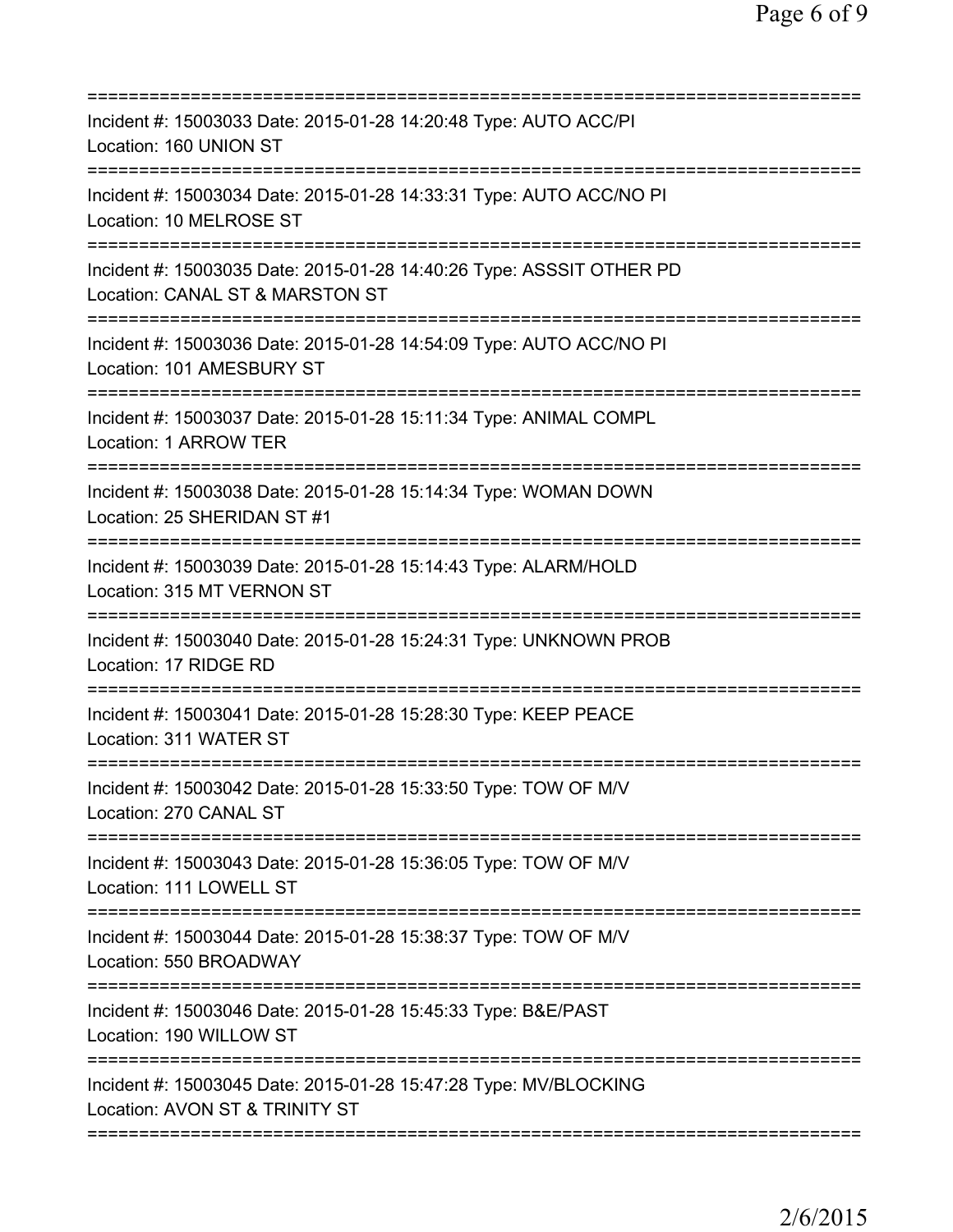Incident #: 15003048 Date: 2015-01-28 15:49:43 Type: MEDIC SUPPORT Location: 42 MARBLE AV =========================================================================== Incident #: 15003047 Date: 2015-01-28 15:50:27 Type: HIT & RUN M/V Location: CENTRAL WHEELCHAIR / 16 BERKELEY ST =========================================================================== Incident #: 15003049 Date: 2015-01-28 16:02:03 Type: AUTO ACC/NO PI Location: CANAL ST & FRANKLIN ST =========================================================================== Incident #: 15003050 Date: 2015-01-28 16:09:30 Type: SUS PERS/MV Location: 25 BOEHM ST =========================================================================== Incident #: 15003051 Date: 2015-01-28 16:10:41 Type: NOISE ORD Location: 86 KNOX ST #2 =========================================================================== Incident #: 15003052 Date: 2015-01-28 16:26:03 Type: LARCENY/PAST Location: 11 LAWRENCE ST #602 =========================================================================== Incident #: 15003053 Date: 2015-01-28 16:43:01 Type: DOMESTIC/PAST Location: 95 FARNHAM ST =========================================================================== Incident #: 15003054 Date: 2015-01-28 16:50:48 Type: HIT & RUN M/V Location: S UNION ST =========================================================================== Incident #: 15003055 Date: 2015-01-28 17:05:39 Type: ALARM/BURG Location: 1 DANFORTH ST =========================================================================== Incident #: 15003056 Date: 2015-01-28 17:08:03 Type: SUS PERS/MV Location: 51 FLORENCE AV =========================================================================== Incident #: 15003057 Date: 2015-01-28 17:27:55 Type: 911 HANG UP Location: 47 EUTAW ST FL 2 =========================================================================== Incident #: 15003058 Date: 2015-01-28 17:49:10 Type: AUTO ACC/UNK PI Location: METHUEN ST & UNION ST =========================================================================== Incident #: 15003059 Date: 2015-01-28 18:09:55 Type: AUTO ACC/NO PI Location: FRIENDLYS RESTAURANT / 227 WINTHROP AV =========================================================================== Incident #: 15003060 Date: 2015-01-28 19:00:47 Type: VIO CITY ORD Location: 3 HOME ST =========================================================================== Incident #: 15003061 Date: 2015-01-28 19:18:00 Type: UNKNOWN PROB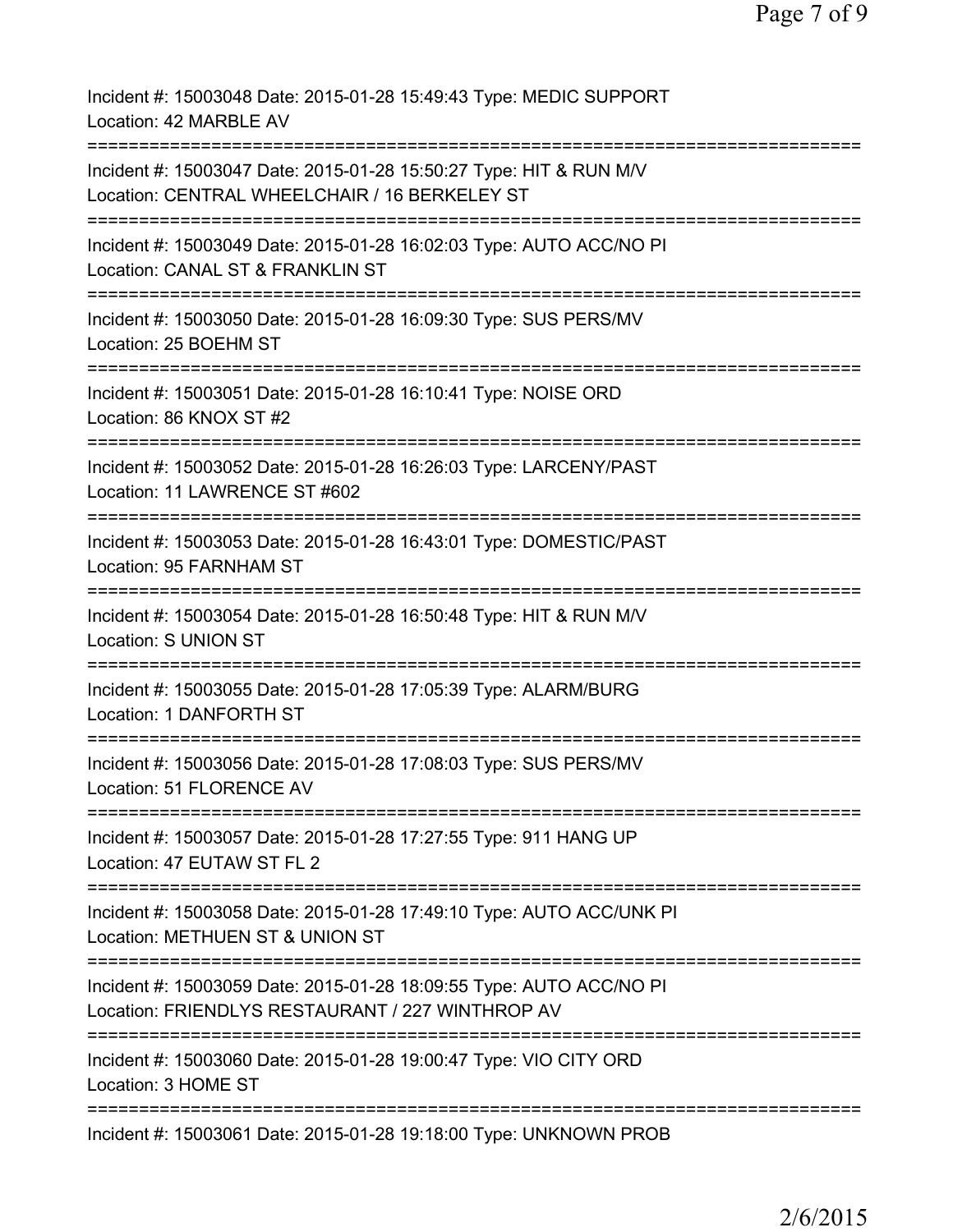| Location: 16 LINDEN ST                                                                                                                  |
|-----------------------------------------------------------------------------------------------------------------------------------------|
| Incident #: 15003062 Date: 2015-01-28 19:36:53 Type: STOL/MV/PAS<br>Location: 209 HIGH ST                                               |
| Incident #: 15003063 Date: 2015-01-28 19:52:55 Type: ALARMS<br>Location: MAINSTREAM GLOBAL / 91 GLENN ST                                |
| Incident #: 15003064 Date: 2015-01-28 20:05:49 Type: ALARM/BURG<br>Location: 31 AUBURN ST<br>---------------------------------          |
| Incident #: 15003065 Date: 2015-01-28 20:22:55 Type: ALARMS<br>Location: J&J NAILS / 160 WINTHROP AV<br>------------------------------- |
| Incident #: 15003066 Date: 2015-01-28 20:28:40 Type: TOW/REC/STOL<br>Location: 333 HOWARD ST                                            |
| Incident #: 15003067 Date: 2015-01-28 20:31:48 Type: INVEST CONT<br>Location: HOLY / HOLY FAMILY HOSP                                   |
| :====================<br>Incident #: 15003068 Date: 2015-01-28 20:53:26 Type: CK WELL BEING<br><b>Location: PEMBERTON PARK</b>          |
| Incident #: 15003069 Date: 2015-01-28 21:16:25 Type: MV/BLOCKING<br>Location: 148 WILLOW ST                                             |
| Incident #: 15003070 Date: 2015-01-28 21:19:19 Type: VIO CITY ORD<br>Location: 259 S UNION ST                                           |
| Incident #: 15003071 Date: 2015-01-28 21:19:38 Type: CK WELL BEING<br>Location: 18 FRANKLIN ST #B506                                    |
| Incident #: 15003072 Date: 2015-01-28 21:22:23 Type: MEDIC SUPPORT<br>Location: MARKET BASKET / 700 ESSEX ST                            |
| Incident #: 15003073 Date: 2015-01-28 21:29:59 Type: MV/BLOCKING<br><b>Location: MELROSE ST</b>                                         |
| Incident #: 15003074 Date: 2015-01-28 22:07:44 Type: DISTURBANCE<br><b>Location: MARBLE AVE</b>                                         |
| Incident #: 15003075 Date: 2015-01-28 22:15:59 Type: TRESPASSING<br>Location: 119 THOREAU WAY                                           |